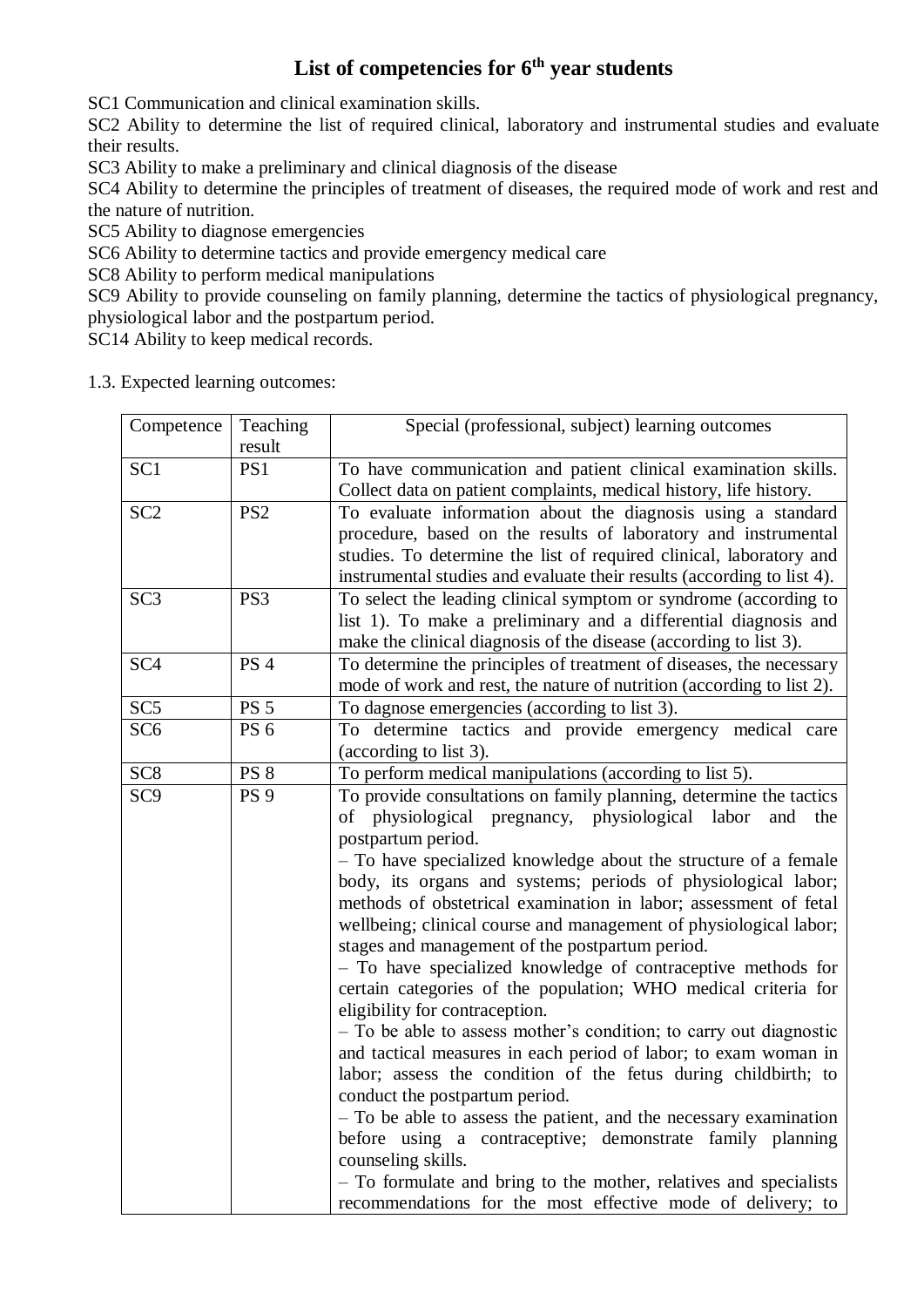|      |              | provide the necessary information about changes in a female body<br>in the postpartum period.<br>- To formulate and bring to the patient, relatives and specialists<br>recommendations for choosing a contraception method; to provide<br>the necessary information about changes in a female body while<br>using a contraceptive. |
|------|--------------|------------------------------------------------------------------------------------------------------------------------------------------------------------------------------------------------------------------------------------------------------------------------------------------------------------------------------------|
| SC14 | <b>PS 14</b> | To keep medical records                                                                                                                                                                                                                                                                                                            |

#### **SPECIAL (PROFESSIONAL, SUBJECT) LEARNING OUTCOMES**

Using knowledge about female organs and systems, according to the relevant ethical and legal norms:

# **SC 2 PS 2**

To evaluate information about the diagnosis using a standard procedure, based on the results of laboratory and instrumental studies. To determine the list of required clinical, laboratory and instrumental studies and evaluate their results (according to list 4).

- urine analysis by Zymnytsky
- urine analysis by Nechiporenko
- blood aminotransferases
- blood glucose, glycosylated (glycated) hemoglobin
- glucose tolerance test
- blood hormones
- blood analysis
- urine analysis
- blood bilirubin and its fractions
- blood electrolytes
- creatinine, urea, glomerular filtration rate
- coagulation test
- methods of instrumental visualization of the genitourinary system (ultrasound)

# **SC 3 PS 3**

To select the leading clinical symptom or syndrome (according to list 1):

- anemic syndrome
- arterial hypertension
- stomach ache
- pain in the perineum
- pallor
- vomiting
- headache
- uterine bleeding
- edematous syndrome
- convulsions

To make a preliminary and a differential diagnosis and make the clinical diagnosis of the disease (according to list 3).

Pathology of pregnancy:

- multiple pregnancy
- vomiting
- pregnancy with extragenital pathology
- fetal distress during pregnancy
- fetal growth retardation
- immune incompatibility during pregnancy
- molar pregnancy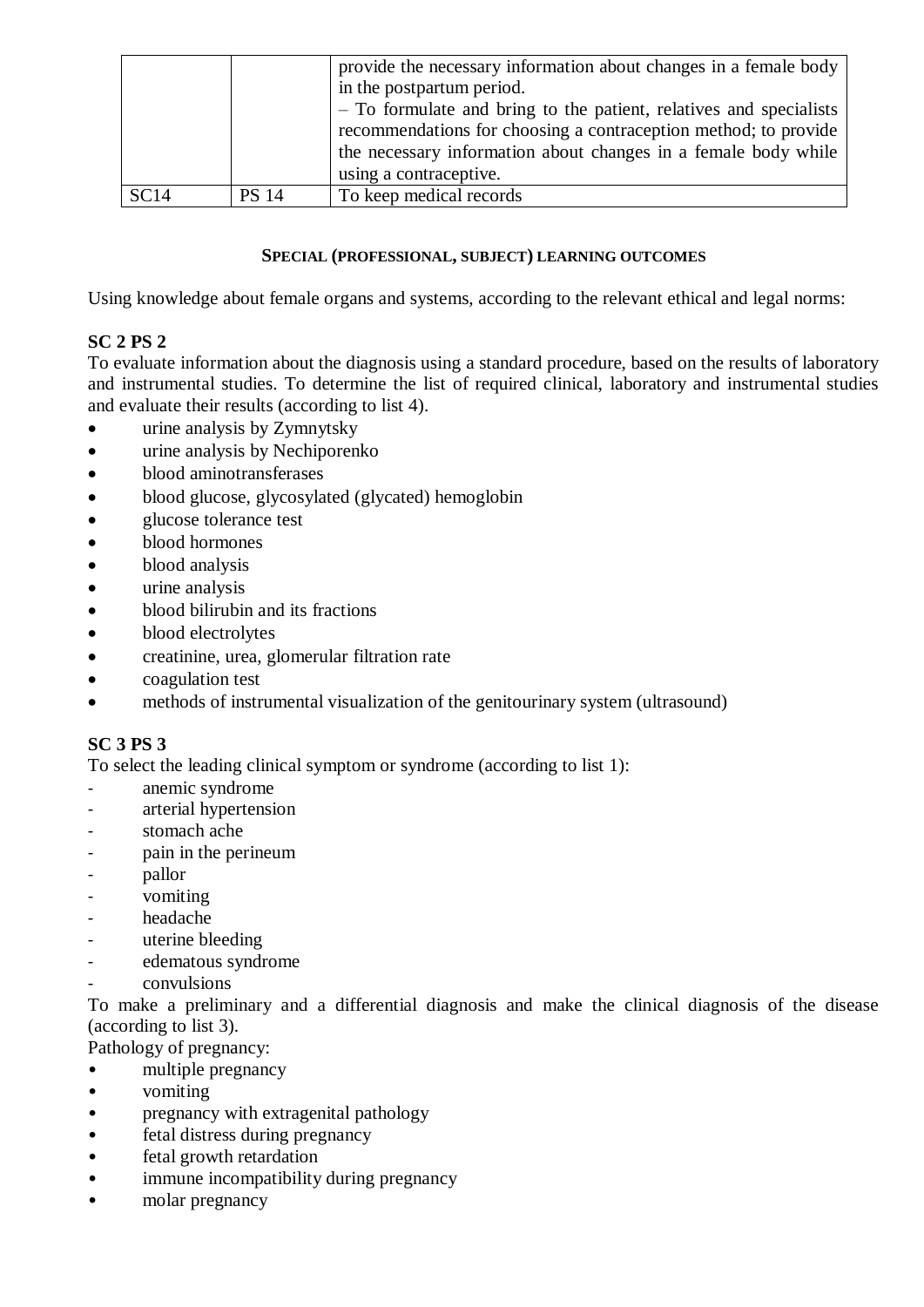- **placenta** previa
- abruptio placenta
- preterm and postterm pregnancy
- ectopic pregnancy
- pre-eclampsia and eclampsia
- miscarriage

Pathology of labor and the postpartum period:

- anomalies of labor
- pelvic abnormalities, including cephalopelvic disproportion
- fetal distress in labor
- obstetric hemorrhage
- malposition and malpresentation
- postpartum septic diseases
- injuries of the uterus and birth canal

# **SC 4 PS 4**

To determine the principles of treatment of diseases, the necessary mode of work and rest, the nature of nutrition (according to list 2).

## **SC 5 PS 5**

To diagnose emergencies (according to list 3).

- asphyxia (at birth)
- acute bleeding
- normal childbirth

### **SC 6 PS 6**

To determine tactics and provide emergency medical care (according to list 3).

### **SC 8 PS 8**

To perform medical manipulations (according to list 5):

- pelvimetry
- external (Leopold's maneuvers) and internal obstetric exam
- auscultation of the fetus
- medical care for a healthy newborn in the first hours of life

#### **SC 9 PS 9**

To provide consultations on family planning, determine the tactics of physiological pregnancy, physiological labor and the postpartum period.

At hospital using anamnestic data, general examination, bimanual, external and internal obstetric examination of pregnant women and mothers, using knowledge about female organs and systems, according to relevant ethical and legal norms, by making an informed decision, using standard procedure:

- to assess the general condition of pregnant and postpartum woman
- to determine the duration of pregnancy
- to determine due date of birth and estimated fetal weight
- to measure and assess female pelvis;
- to determine orientation baby in the uterus
- to determine the management of pregnancy
- to prescribe rational nutrition to pregnant women
- to assess fetal wellbeing
- to determine the tactic of labor
- to assess the general condition of the newborn
- to check an afterbirth
- to assess uterine involution